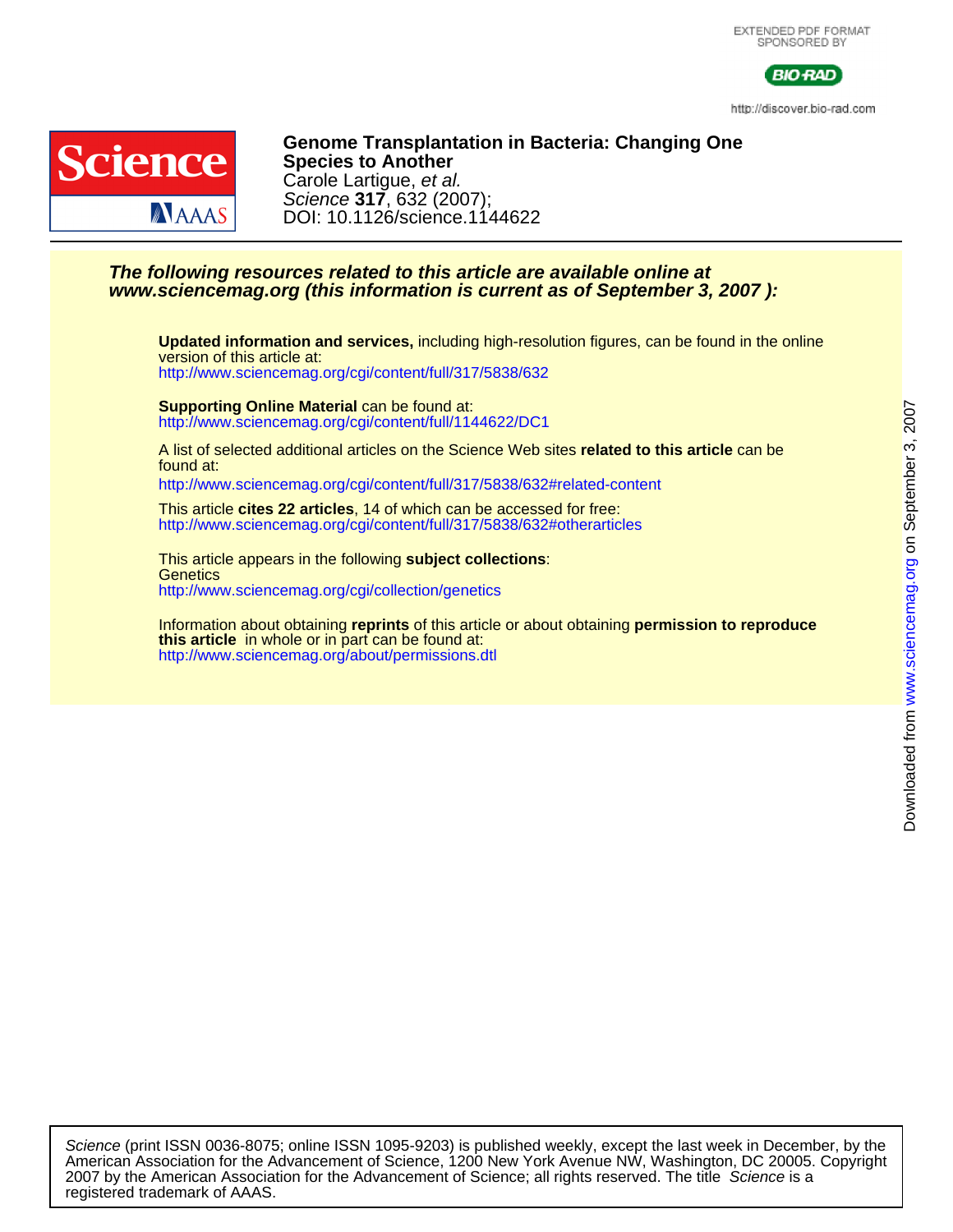# Genome Transplantation in Bacteria: Changing One Species to Another

Carole Lartigue, John I. Glass,\* Nina Alperovich, Rembert Pieper, Prashanth P. Parmar, Clyde A. Hutchison III, Hamilton O. Smith, J. Craig Venter

As a step toward propagation of synthetic genomes, we completely replaced the genome of a bacterial cell with one from another species by transplanting a whole genome as naked DNA. Intact genomic DNA from Mycoplasma mycoides large colony (LC), virtually free of protein, was transplanted into Mycoplasma capricolum cells by polyethylene glycol–mediated transformation. Cells selected for tetracycline resistance, carried by the M. mycoides LC chromosome, contain the complete donor genome and are free of detectable recipient genomic sequences. These cells that result from genome transplantation are phenotypically identical to the *M. mycoides* LC donor strain as judged by several criteria.

 $\prod$  thas been known ever since Oswald Avery's<br>pioneering experiments with pneumococcal<br>transformation more than six decades ago,<br>that some bacteria can take un naked DNA (1) t has been known ever since Oswald Avery's pioneering experiments with pneumococcal that some bacteria can take up naked DNA (1). This DNA is generally degraded or recombined into the recipient chromosomes to form genetic recombinants. DNA molecules several hundred kilobase pairs (kb) in size can sometimes be taken up. In recent studies with competent Bacillus subtilis cells, Akamatsu and colleagues (2, 3) demonstrated cotransformation of genetic markers spread over more than 30% of the 4.2 megabase pair (Mb) genome using nucleoid DNA isolated from gently lysed B. subtilis protoplasts. Artificial transformation methods that employ electroporation or chemically competent cells are now widely used to clone recombinant plasmids. Generally, the recombinant plasmids are only a few kilobase pairs in size, but bacterial artificial chromosomes (BACs) greater than 300 kb have been reported (4). Recombinant plasmids coexist with host-cell chromosomes and replicate independently. Two other natural genetic transfer mechanisms are known in bacteria. These are transduction and conjugation. Transduction occurs when viral particles pick up chromosomal DNA from donor bacteria and transfer it to recipient cells by infection. Conjugation involves an intricate mechanism in which donor and recipient cells come in contact and DNA is actively passed from the donor into the recipient. Neither of these mechanisms involves a naked DNA intermediate.

In this paper, we report a process with a different outcome, which we call "genome transplantation." In this process, a whole bacterial genome from one species is transformed into another bacterial species, which results in new cells that have the genotype and phenotype of the input genome. The important distinguishing feature of transplantation is that the recipient genome is entirely replaced by the donor genome. There is no recombination between the incoming and outgoing chromosomes. The result is a clean change of one bacterial species into another.

Work that is related to the process we describe in this paper has been carried out or proposed for various species. Itaya et al. transferred almost an entire Synechocystis PCC6803 genome into the chromosome of a recipient B. subtilis cell using the natural transformation mechanism. The resulting chimeric chromosome had the phenotype of the B. subtilis recipient cell. Most of the Synechocystis genes were silent (5). A schema for inserting an entire Haemophilus influenzae genome as overlapping BACs into an Escherichia coli recipient has also been proposed; however, those authors have pointed out difficulties arising

from incompatibility between the two genomes (6). Transplantation of nuclei as intact organelles into enucleated eggs is a well-established procedure in vertebrates (7–9). Our choice of the term "genome transplantation" comes from the similarity to eukaryotic nuclear transplantation in which one genome is cleanly replaced by another.

Genome transplantation is a requirement for the establishment of the new field of synthetic genomics. It may facilitate construction of useful microorganisms with the potential to solve pressing societal problems in energy production, environmental stewardship, and medicine. Chemically synthesized chromosomes must eventually be transplanted into a cellular milieu where the encoded instructions can be expressed. We have long been interested in defining a minimal genome that is just sufficient for cellular life (10, 11) and have advocated the approach of chemically synthesizing a genome as a means for testing hypotheses concerning the minimal set of genes. The societal and ethical implications of this work have been explored (12, 13).

Fabricating a synthetic cell by this approach requires the introduction of the synthetic genome into a receptive cytoplasm. We chose mycoplasmas, members of the class Mollicutes, for building a synthetic cell. This choice was based on a number of characteristics specific to this bacterial taxon. The essential features of mycoplasmas are small genomes, use of UGA to encode tryptophan (rather than a stop codon), and the total lack of a cell wall. A small genome is easier to synthesize and less likely to break during handling. The altered genetic code facilitates cloning in  $E$ . *coli* because it curtails the expression of mycoplasma proteins. The absence of a cell wall makes the exterior surfaces of these

Fig. 1. Demonstration that the DNA in the blocks was intact and circular, whereas the DNA in the band that migrated into the gel was linear. (A) A pulsedfield gel loaded with a plug containing M. mycoides LC DNA. The  $1 \times$  TAE buffer gel was separated by electrophoresis for 20 hours and then stained with SYBR gold. The marker lane contains Bio-Rad Saccharomyces cerevisiae genomic DNA size markers. Note the large amount of DNA remaining in the plug. (B) The plugs are



shown either before PFGE or after PFGE, and the genome sized band produced after PFGE, and either with or without treatment with the Plasmid-Safe DNase. The nuclease enzyme digests linear DNA, but has no effect on circular duplex DNA. These data indicate the band of DNA that migrated into the gel was exonuclease-sensitive and, therefore, linear.

The J. Craig Venter Institute, Rockville, MD 20850, USA.

<sup>\*</sup>To whom correspondence should be addressed. E-mail: jglass@jcvi.org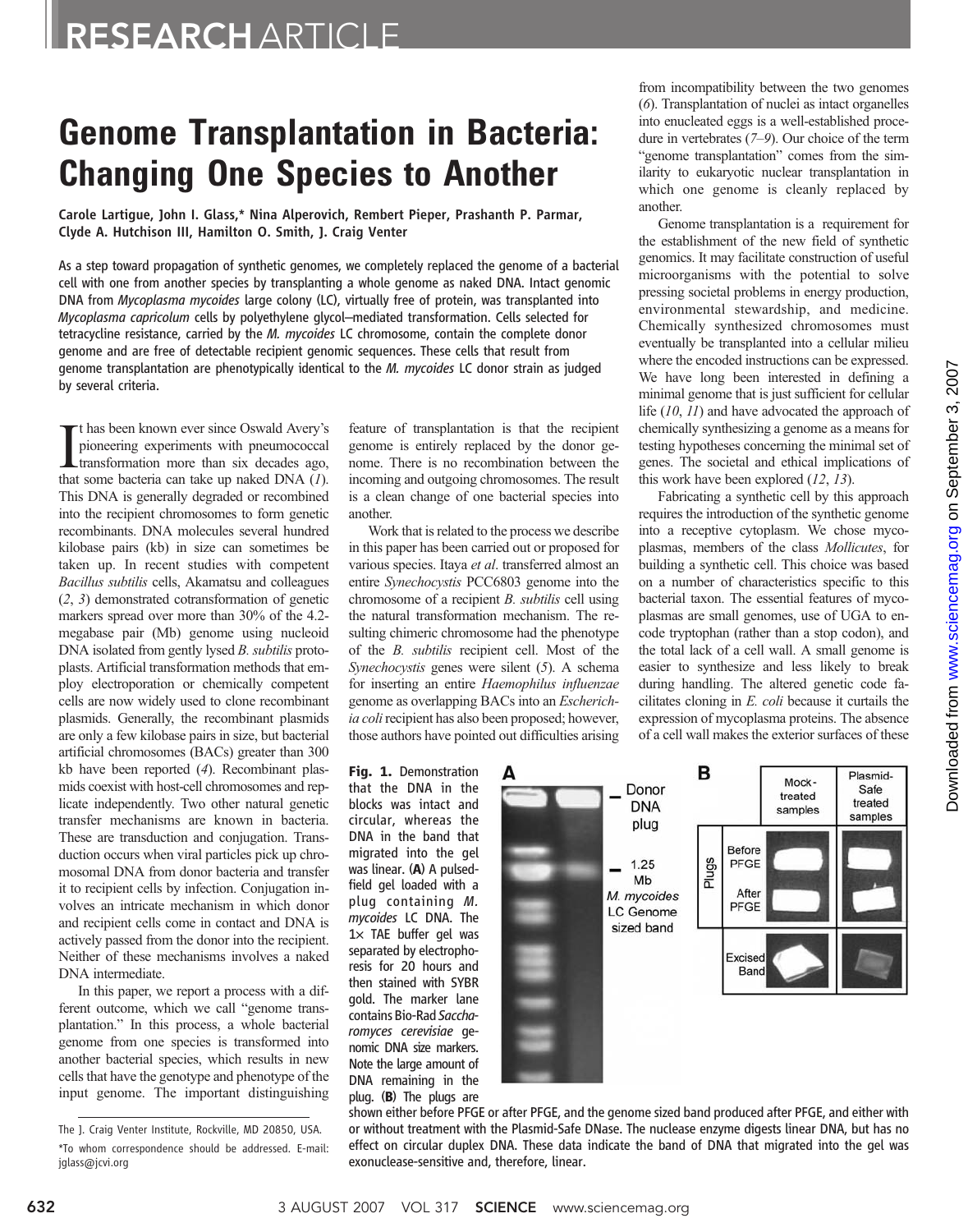bacteria similar to the plasma membranes of eukaryotic cells and may simplify our task of installing a genome into a recipient cell by allowing us to use established methods for insertion of large DNA molecules into eukaryotic cells.

We elected to develop our genome transplantation methods using two fast-growing mycoplasma species, Mycoplasma mycoides subspecies mycoides, Large Colony strain GM12, and Mycoplasma capricolum subspecies capricolum, strain California kid, as donor and recipient cells, respectively. They divide every 80 and 100 min, respectively. These organisms are both oppor-

Fig. 2. SDS–polyacrylamide gel electrophoresis (SDS-PAGE) analysis of isolated M. mycoides LC DNA in agarose blocks shows that there were no detectable proteins associated with the DNA. The gels were silver-stained. (Left) The three lanes labeled "Intact cells" were three dilutions of M. mycoides LC cells that were boiled in SDS and loaded onto the gel. (Middle) Agarose blocks with the M. mycoides LC DNA that were boiled in SDS and loaded on the



tunistic pathogens of goats, but can be grown in the laboratory under Biosafety Level 2 conditions. In preparation for our experiments, it was necessary to sequence both genomes and compare them to determine the degree of relatedness. We found that 76.4% of the 1,083,241-bp draft sequence of the  $M$ . mycoides LC genome  $(14)$ could be mapped to the  $1,010,023$ -bp  $M$ . capricolum genome  $(15)$ , and this content matched on average at 91.5% nucleotide identity. The remaining  $~24\%$  of the *M. mycoides* LC genome contains a large number of insertion sequences not found in *M. capricolum*.

protein gel either before (B) or after (A) PFGE. (Right) To determine whether the material at the top of the gel was protein or DNA, we treated the blocks, before and after PFGE, with DNase I. One of the markers was DNase I.

Table 1. Results of a series of transplantation experiments.

|                           | <b>Number of colonies</b> |                       |                               |                     |
|---------------------------|---------------------------|-----------------------|-------------------------------|---------------------|
| <b>Experiment</b><br>date | <b>Negative controls</b>  |                       |                               | Total M. capricolum |
|                           | No donor<br><b>DNA</b>    | No recipient<br>cells | M. mycoides LC<br>transplants | recipient cells     |
| 3/28/06                   | 0                         | 0                     | 1                             | $4 \times 10^9$     |
| 4/13/06                   | 2*                        | 0                     | $~1$ –65                      | $8 \times 10^8$     |
| 4/19/06†                  | 0                         | 0                     | 1                             | $1 \times 10^8$     |
| 5/25/06                   | 0                         | 0                     | 1                             | $6 \times 10^8$     |
| 6/07/06                   | 0                         | 0                     | 16                            | $5 \times 10^8$     |
| 6/08/06                   | 0                         | 0                     | 17                            | $2 \times 10^8$     |
| 6/28/06                   | o                         | o                     | 8                             | $7 \times 10^8$     |
| 7/06/06                   | 0                         | 0                     | 3                             | $6 \times 10^9$     |
| 9/07/06                   | 0                         | 0                     | 2                             | $3 \times 10^{10}$  |
| 11/17/06‡                 | 0                         | 0                     | ~100                          | $2 \times 10^8$     |
| 11/24/06‡                 | 0                         | 0                     | ~100                          | $5 \times 10^8$     |
| 12/13/06                  | o                         | 0                     | 20                            | $4 \times 10^8$     |
| 1/04/07                   | 0                         | 0                     | 17                            | $5 \times 10^7$     |
| 1/18/07                   | 0                         | 0                     | 20                            | $2 \times 10^7$     |
| 3/01/07                   | 0                         | 0                     | 24                            | $6 \times 10^7$     |
| $3/20/07^{\ddagger}$      | 0                         | 0                     | 134                           | $5 \times 10^7$     |
| $3/21/07^+$               | 0                         | 0                     | 81                            | $3 \times 10^7$     |
| $3/29/07^{\ddagger}$      | 0                         | 0                     | 132                           | $2 \times 10^7$     |

\*We attribute these two colonies to laboratory error, and we never saw any colonies on the no-donor-DNA control plates in any later experiments. †After this experiment, we did six experiments not listed here that produced no transplant clones. ‡We attribute the higher genome transplantation efficiency in these experiments to the inclusion of streptomycin in the SP4 medium used to grow the M. mycoides LC donor genomes.

## RESEARCH ARTICLE

At the outset, we explored a number of methods for genome transplantation. The process had three key phases: isolation of intact donor genomes from M. mycoides LC, preparation of recipient M. capricolum cells, and installation of the isolated genome into the recipient cells. We chose our donor and recipient cells for genome transplantation on the basis of our observation that plasmids containing a M. mycoides LC origin of replication complex (ORC) can be established in M. capricolum, whereas plasmids with an M. capricolum ORC cannot be established in  $M$ . mycoides LC (16).

### Donor Genomic DNA Preparation

Manipulation of whole chromosomes in solution exposes the DNA to shear forces that can cause breakage. Thus, it was important to minimize genome manipulation during the detergent and proteolytic enzyme treatments by suspending the cells in agarose blocks. Intact chromosomes were immobilized in the resulting cavern in the agarose that originally held the cell. Digested protein components, lipids, RNAs, and sheared genomic DNAs could then be removed by dialysis or electrophoresis from the immobilized intact genomic DNA.

Whole, intact genomic DNA isolation was performed using a CHEF Mammalian Genomic DNA Plug Kit from Bio-Rad. Briefly, we grew M. mycoides LC cells containing tetracyclineresistance ( $tetM$ ) and  $\beta$ -galactosidase genes  $(lacZ)$  (17) at 37°C to moderate density in SP4 medium  $(18)$ , supplemented with 10  $\mu$ g/ml of tetracycline and, in some experiments,  $10 \mu g/ml$ of streptomycin. Fifty to 100 ml of cultured cells was reduced to a pellet by centrifugation at 4575g for 15 min at 10°C. We resuspended cells in 20 ml of 10 mM Tris (pH 6.5) plus 0.5 M sucrose; spun as before; and resuspended again in 1 ml ( $\sim$ 1 to 5  $\times$  10<sup>9</sup> cells/ml). We incubated the cell suspension for 15 min at 50°C, then mixed it with an equal volume of 2% low-melting-point (LMP) agarose in  $1 \times$  TAE buffer [40 mM Trisacetate and 1 mM EDTA]. After 5 min at 50°C, the mixture of cells and LMP agarose (2 ml) was distributed in  $100-\mu l$  aliquots into plug molds. The 20 plugs solidified at 4°C. Embedded mycoplasma cells were lysed and proteins were digested at 50°C for 24 hours by addition of 6 ml of proteinase K reaction buffer [100 mM EDTA (pH 8.0), 0.2% sodium deoxycholate, and 1% sodium lauryl sarcosine] with  $240 \mu l$  of proteinase K (>600 U/ml). The 20 plugs were then washed four times at room temperature for 1 hour in 20 ml of 1× Tris-EDTA buffer [Tris-HCl (20 mM) and EDTA (50 mM), (pH 8.0)] with agitation and stored in 10 ml of Tris-EDTA buffer at 4°C.

We wanted to confirm that our gentle preparation of the genomic DNAyielded intact circular molecules. We subjected some agarose plugs to pulsed-field gel electrophoresis (PFGE) in a 1% LMP gel in TAE, with contour-clamped homogeneous electric field (19) (CHEF DR III, Bio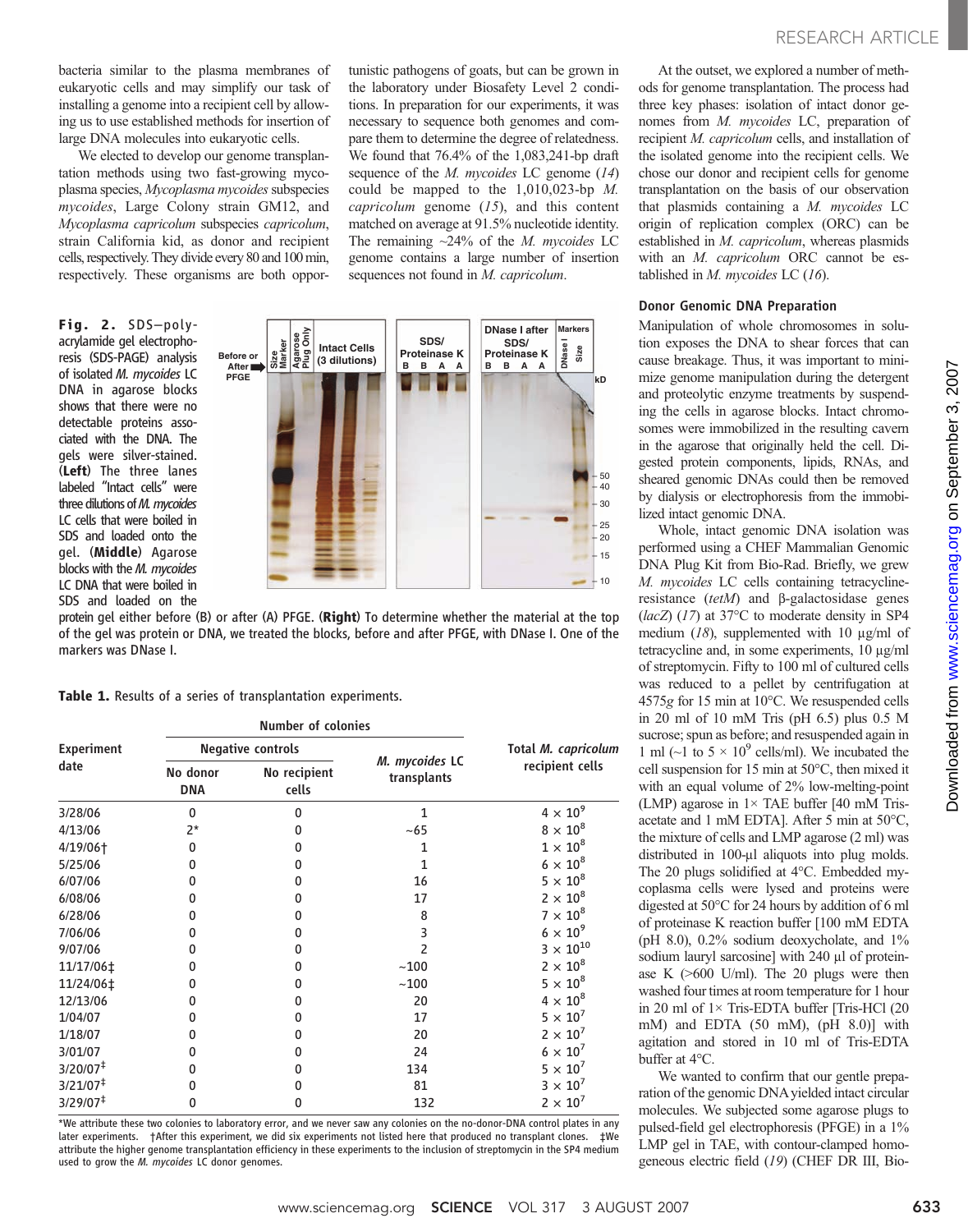Rad). Pulse times were ramped from 60 to 120 s over 24 hours at 3.5 V/cm. After migration, plugs were removed from the wells and stored in 10 ml of Tris-EDTA buffer (as described above) at 4°C until used as source of intact genomic DNA for chromosome transplantation experiments. During PFGE, intact circular bacterial chromosomes become caught in the agarose and do not migrate, whereas full-length linearized DNA, as well as smaller DNA fragments, RNAs, proteins, and any other charged cellular molecules remaining after the detergent and enzyme digestion were removed from the plug by electrophoresis (20). A SYBR gold (Molecular Probes)–stained pulsed-field gel (Fig. 1A) showed a band of DNA that had the same electrophoretic mobility as a 1.125-Mb linear DNA size marker (about the same size as the *M. mycoides* LC genome), plus an intense band at the position of the wells, which suggested that a large amount of DNAwas still in the plugs. Extensive digestion of the plug and the excised ~1.125-Mb band with Plasmid-Safe adenosine triphosphate (ATP)–dependent deoxyribonuclease (DNase) (Epicentre Biotechnologies) clearly degraded the excised  $\sim$ 1.125-Mb band (Fig. 1B). Plasmid-Safe ATPdependent DNase digests linear double-stranded DNA to deoxynucleotides and, with lower efficiency, closed-circular and linear single-stranded DNA. The enzyme has no activity on nicked or closed-circular double-stranded DNA or supercoiled DNA. This is compatible with the presence of a large amount of circular genomic DNA in the plug. As we became more experienced with genome isolation, the amount of apparently linearized DNA in our preparations diminished.

We analyzed the plugs to confirm that the DNA encased in them was naked. Plugs loaded on SDS polyacrylamide gels after boiling in SDS showed no detectable protein by silver staining, which indicated that the majority of the DNAwas naked (Fig. 2). In order to make sure that the DNA was completely deproteinated during the genome transplantation, agarose plugs treated with detergent and proteinase K were subjected to liquid chromatography followed by tandem mass spectrometry (LC-MS/MS) on an ion-trap mass spectrometer (21). Five M. mycoides peptides, each for a different protein and from a separate plug, were identified (table S1). Because LC-MS/MS analysis is very sensitive and provides excellent sequence coverage, the peptide quantities are extremely small. Only one peptide per protein was detected, which makes it highly unlikely that any undigested proteins were present in these agarose plug samples. In addition, we detected no M. mycoides LC peptides in plugs not exposed to PFGE. There was also a background in the samples run on PFGE of many peptides not encoded by M. mycoides LC, such as keratin peptides. All of these peptides, including the five encoded by M. mycoides LC, could be contaminants introduced during the PFGE.

The final step in donor genome preparation entailed liberation of the DNA from agarose encasement. Before transplantation experiments, the agarose plugs containing  $M$ . *mycoides* LC genomic DNA (before or after PFGE) were washed 2 times 30 min in 1 ml of  $0.1 \times$  Tris-EDTA buffer [Tris-HCl (2 mM) and EDTA (5 mM) (pH 8.0)] with gentle agitation. The buffer was completely removed, and the agarose plugs were melted at 65°C with 1/10th volume of 10× b-agarase buffer [10 mM bis Tris-HCl (pH 6.5) and 1 mM EDTA] for 10 min. The molten agarose was cooled for 10 min to 42°C and incubated overnight at the same temperature with 2.5 units of  $\beta$ -agarase I (New England Biolabs) per 100 µl

of plug. We calculated each plug contained  $\sim$ 10  $\mu$ g of DNA ( $\sim 8 \times 10^9$  genomes).

## Recipient Cell Preparation and Genome Transplantation Reaction Conditions

We prepared the *M. capricolum* recipient cells in a 6-ml culture of SOB medium (22) containing 17% fetal bovine serum and 0.5% glucose. Incubation was at 37°C until the medium pH was 6.2. Cells (5 to  $50 \times 10^{7}$  cells/ml) were then spun in a centrifuge at 4575g for 15 min at 10°C. As pH decreased from 7.4 to 6.2, regular ovoid M. capricolum cells changed shapes dramatical-

### **A** Transplants and donor genome profiles



**B** Untransplanted *M. mycoides* LC clones and wt *M. capricolum*



Fig. 3. Southern blots of (A) 75 transplants and (B) 37 different *M. mycoides* LC filter clones. The blots were probed with a PCR amplicon that hybridized to the IS1296 insertion sequences. Although different samples all had multiple copies of the IS1296, they had slightly different patterns on the blots, which indicated movement of the element. For the transplants (A), the donor cell genomes are shown in the single lanes. As a control (B), Southern blots of recipient cells (wildtype M. capricolum) are shown in the single lane. The IS196 probe from M. mycoides LC genomic DNA was amplified by PCR using primers IS1296P1F (AAGCGTTTAGAATAGAAGGGCTA) and IS1296P1R (CTGAATTGTACAGGAGACAATCC).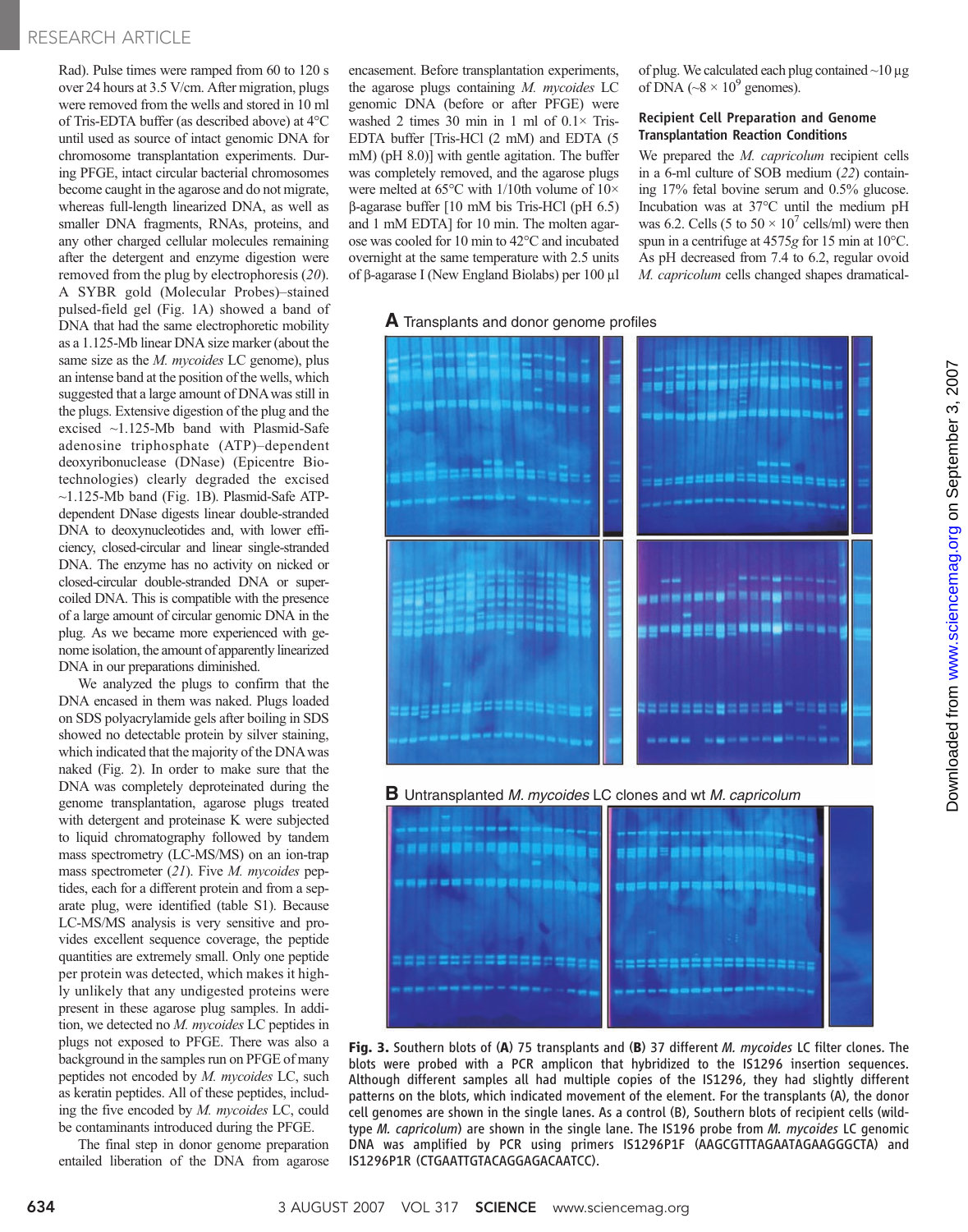ly. Cells became longer, thinner, and branched. In poor medium, inhibition of DNA replication due to nucleotide starvation is known to induce branching in M. capricolum cells (23, 24). Cells were washed once [Tris 10 mM and NaCl 250 mM (pH  $(6.5)$ ], resuspended with 200 µl of CaCl<sub>2</sub> (0.1 M), and held on ice for 30 min. During that period, 20  $\mu$ l of  $\beta$ -agarase–treated plugs (~50 ng/ $\mu$ l) were delicately transferred into 400 µl of SP4 medium without serum [SP4 (–)], with wide-bore genomic pipette tips, and incubated 30 min at room temperature. For the genome transplantation, *M. capricolum* cells mixed with 10  $\mu$ g of yeast transfer RNA (Invitrogen) were gently transferred into the 400  $\mu$ l of SP4 (–) containing 20 µl of M. mycoides LC whole-genomic DNA. An equal volume of  $2 \times$  fusion buffer [Tris 20 mM, NaCl 500 mM, MgCl<sub>2</sub> 20 mM, polyethylene glycol 8000 (PEG; USB Corporation no. 19959) 10%] was added, and the contents were mixed by rocking the tube gently for 1 min. After 50 min at 37°C, 10 ml of SP4 was added, and the cells were incubated for 3 hours at 37°C to allow recovery. Finally, cells were spun at 4575g for 15 min at





*M. capricolum***–specific polyclonal antibodies (anti-VmcE & VmcF)**



Fig. 4. Colony hybridization of the *M. mycoides* LC (genome donor), *M. capricolum* (recipient cell), and transplants from four different experiments that were probed with a polyclonal antibody specific for the M. capricolum VmcE and VmcF surface antigens or with monoclonal antibodies specific for the *M. mycoides* LC VchL surface antigen (29).

10°C, resuspended in 0.7 ml of SP4, and plated on SP4 agar plates containing  $3 \mu$ g/ml tetracycline and 150 µg/ml X-gal (5-bromo-4-chloro-3-indolyl b-D-galactopyranoside).

The plates were incubated at 37°C until large blue colonies, putatively M. mycoides LC, formed after  $\sim$ 3 days. Sometimes, after  $\sim$ 10 days smaller M. capricolum colonies, both blue and white, were visible. Thus, all of these colonies were tetracycline-resistant, as evidenced by their surviving the antibiotic selection, and only some expressed b-galactosidase. These colonies might be the result of recombination. We observed that these colonies appeared after almost twice as many days as it took for the transplants to become visible (25). Individual colonies were picked and grown in broth medium containing  $5 \mu g/ml$  of tetracycline. During propagation, the tetracycline concentration was progressively increased to  $10 \mu g/ml$ . When we first developed this technique, we subjected all plugs to PFGE. Later, we found this step was unnecessary. We observed no significant difference in transplantation yield as a result of PFGE of the plugs.

Every experiment included two negative controls. To ensure that the M. mycoides genomic DNA contained no viable cells, one control was processed exactly as described above except no M. capricolum recipient cells were used. Similarly, in another control, M. capricolum recipient cells were mock-transplanted without any donor DNA. The results of a series of experiments are shown in Table 1. No colonies were ever observed in controls lacking recipient cells; thus, the donor DNA was free of any viable contaminating M. mycoides LC cells. When donor DNA and recipient cells were both present, from 1 to >100 putative transplants were obtained in individual experiments. As we became more experienced with this technique, the yield of transplant colonies increased.

## Analysis of Putative Transplants

The blue, tetracycline-resistant colonies resulting from M. mycoides LC genome transplantation were to be expected if the genome was successfully transplanted. However, colonies with that phenotype could also result from recombination of a fragment of M. mycoides LC genomic DNA containing the  $tetM$  and  $lacZ$  genes into the M. capricolum genome. To rule out recombination, we examined the phenotype and genotype of the transplanted clones.

Genotype analysis. We analyzed several transplant clones after synthesis with the polymerase chain reaction (PCR) using primers specific for each species to determine whether the putative transplants had M. mycoides LC sequences other than the selected tetM and lacZ marker genes. We used PCR primers specific for IS1296 insertion sequences, which are present in 11 copies in the sequenced M. mycoides LC genome, but are absent in the M. capricolum genome. Similarly, we used PCR primers specific for the M. capricolum arginine deiminase gene,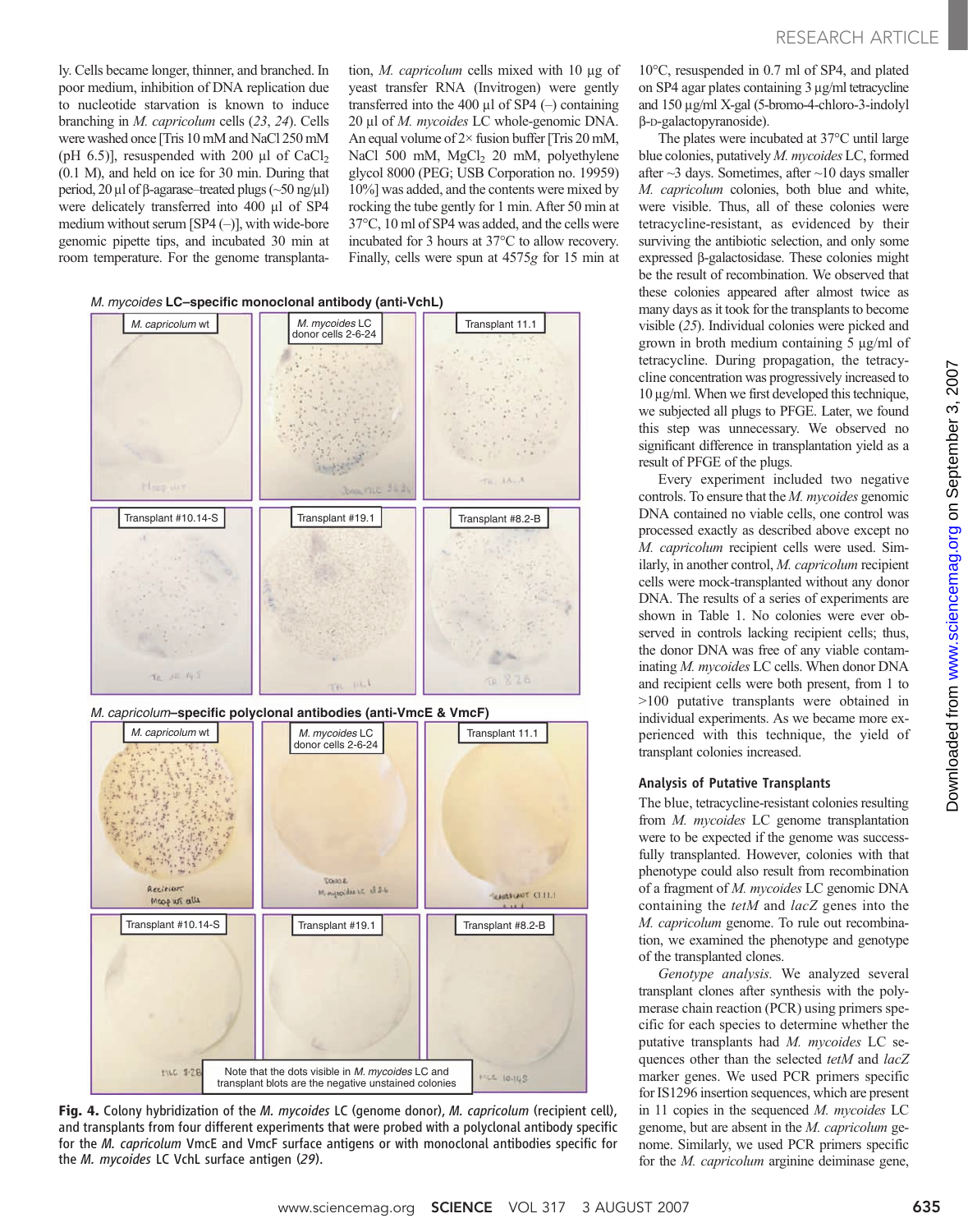## RESEARCH ARTICLE

which is not present in *M. mycoides* LC. The IS1296 PCR produced an amplicon only when the template was the  $M.$  mycoides wild-type strain or was one of the transplanted clones. Similarly, the M. capricolum arginine deiminase PCR generated an amplicon with the M. capricolum template DNA, but not with the M. mycoides LC wild-type DNA or DNAs from transplant clones. The PCR experiments left open the possibility that fragments of the M. mycoides LC genome containing an IS1296, the tetM gene, and the  $lacZ$ gene had recombined into the M. capricolum genome in such a way that they destroyed the arginine deiminase gene (fig. S1). A more convincing genotypic analysis that looked at the overall genome used Southern blot analysis of the donor and recipient mycoplasmas and a series of putative transplants. Genomic DNA from each of those species was digested with the restriction enzyme Hind III and run on a 1% agarose gel. Southern blots were prepared and probed with IS1296 sequences. As expected, no probe hybridized to the wild-type M. capricolum lane (Fig. 3A). We did this analysis on every transplant we obtained, as well as a series of M. mycoides LC clones (Fig. 3B). Analysis of Southern blots of 37 wild-type M. mycoides LC clones and 75 putative transplants showed that 34 (92%) and 44





(59%), respectively, were essentially identical to the *M. mycoides* LC donor DNA blot; the rest showed variations in the banding patterns. We assume that variation was the result of IS element transposition. We hypothesize that mobility of the IS1296 element may be somewhat suppressed in M. mycoides LC cells. However, there may be no suppression of transposon mobility immediately following introduction of the donor genome into the M. capricolum cytoplasm. This is evidence of a transitional period when the M. mycoides LC donor genomes reside in a cellular milieu whose M capricolum content is initially high, but diminishes with each cell division. Next, we did sample sequencing of wholegenome libraries generated from two transplant clones. Our analysis of more than 1300 random sequence reads from the genome of each clone (totaling ~1.09 million bases for each clone) showed that all reads matched M. mycoides LC sequence (26). We cannot rule out the possibility that small regions of the donor genomes recombined with identical regions of M. capricolum recipient cell genome; however, those regions would be very small. There are 20 identical regions of between 395 and 972 base pairs. The above results were all consistent with the hypothesis that we have successfully introduced M. mycoides LC genomes into M. capricolum followed by subsequent loss of the capricolum genome during antibiotic selection.

Phenotype analysis. We examined the phenotype of the transplanted clones in two ways. In one, we looked at single-gene products characteristic of each of these two mycoplasmas. Using colony-Western blots, we probed donor and recipient cell colonies and colonies from four different transplants with murine antibodies specific for the M. capricolum VmcE and VmcF surface antigens and with murine antibodies specific for the M. mycoides LC VchL surface antigen. In both assays, M. mycoides LC VchL– specific antibodies bound the transplant blots with the same intensity as it bound the M. mycoides LC blots (Fig. 4). Similarly, the antibodies specific for the M. capricolum VmcE and



Fig. 6. Genome transplantation as a function of the amount of M. mycoides LC genomic DNA transplanted. Transplant colonies were observed on two different plates. We observed no colonies on either the no-recipient-cell control or the mocktransplanted control plates.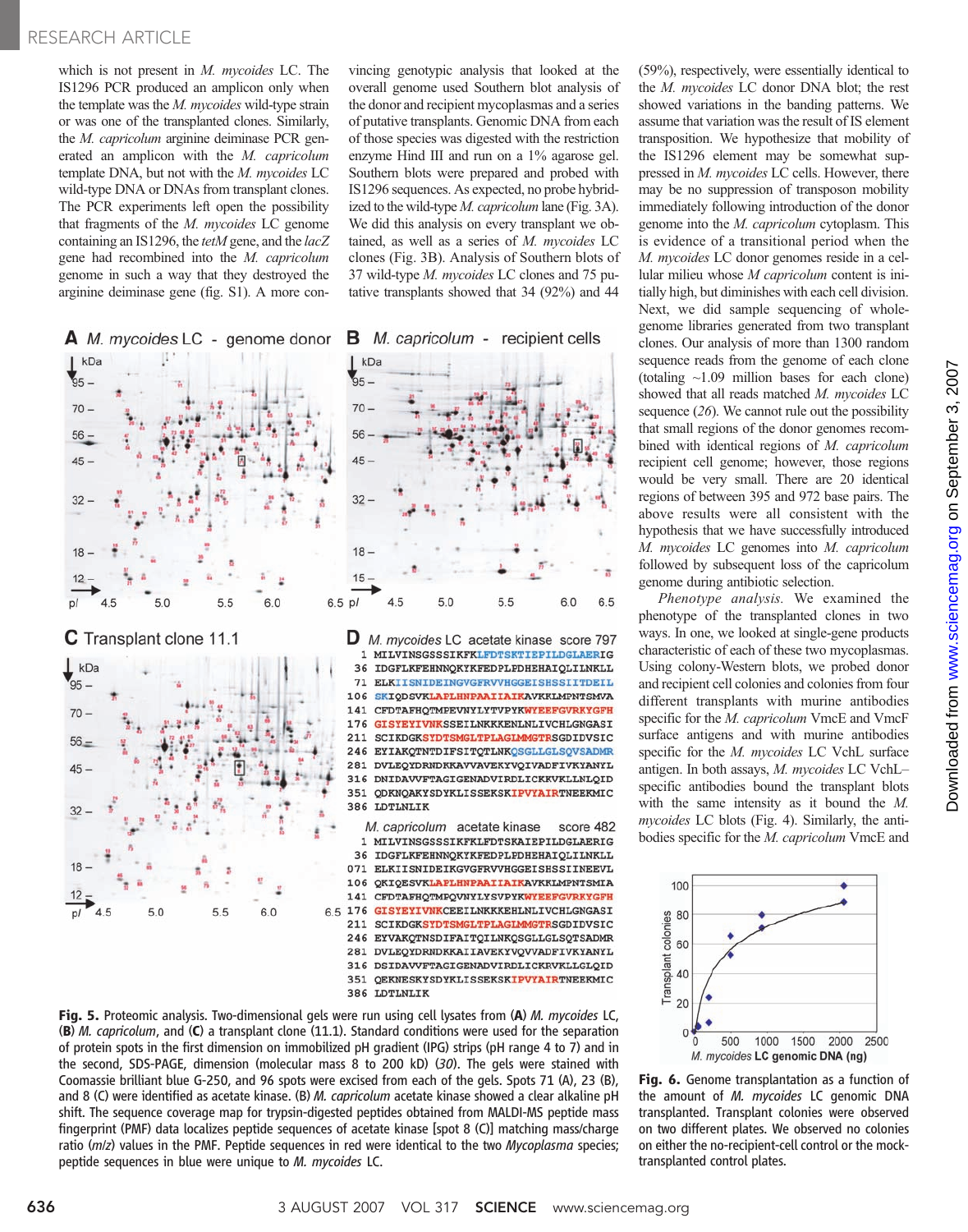VmcF did not bind the to the transplant blots. In the second, proteomic analysis, cell lysates of all three strains were examined by using differential display in two-dimensional electrophoresis (2-DE) gels, followed by identification of proteins spots with matrix-assisted laser desorption ionization (MALDI) mass spectrometry. The 2-DE spot patterns of the M. mycoides LC and the transplanted clone were identical within the limits of 2-DE; however, the M. capricolum 2-DE spot patterns were very different. More than 50% of the respective spots could not be matched among the gels (Fig. 5, A to C). More evidence was gained from MALDI-MS data that the transplant proteome was identical to the M. mycoides LC proteome and did not have any M. capricolum features. For nearly 90 identified spots of the transplant, confidence scores obtained with the Mascot algorithm were invariably equal or higher for M. mycoides LC than for M. capricolum proteins, despite high sequence homologies; although there were nine protein spots with confidence scores that indicated they were derived from M. capricolum genes, each case proved to be an artifact of either sequencing errors or gene boundary annotation errors (table S2). As an example, Fig. 5D visualizes peptides in acetate kinase matching only the sequence of the respective *M. mycoides* LC protein. Thus, the phenotypic assays affirmed that the transplants were likely M. mycoides LC and were not the result of a M. capricolum–M. mycoides LC mosaic produced by recombination between the donor and recipient cell genomes after the transplantation of the M. mycoides LC genome and before the two genomes segregate during cell division.

### Optimization of Genome Transplantation Efficiency

To determine what factors govern genome transplantation efficiency, we varied the number of M. capricolum recipient cells and the amount of M. mycoides LC genomic DNA used in transplantation experiments. Transplant yield was optimal when  $10^7$  to  $5 \times 10^7$  cells were used. At lower donor DNA concentrations, there was a linear relation between the amounts of genomic DNA transplanted and transplant yield. Yields began to plateau at higher donor DNA concentrations (Fig. 6).

#### Concluding Remarks

These data demonstrate the transplantation of whole genomes from one species to another such that the resulting progeny are the same species as the donor genome. However, they do not explain the mechanism of the transplant. This is not natural DNA transformation, where linear DNA enters the cytoplasm and recombines into the resident chromosome. Our genome transplantation does not entail recombination, and our donor molecule is circular. In addition, our recipient mycoplasma cells have not been shown to be competent for natural transformation, nor are any DNA uptake genes identified in the M. capricolum

genome. We presume that organisms carrying both donor and recipient cell genomes occurred at least transiently at early times after transplantation. Only 1 recipient cell in ~150,000 was transplanted in our most efficient experiments. This low efficiency has so far prevented a demonstration of transient mosaicism. Although our donor and recipient are distinct species, they are phylogenetically close relatives. Genome transplantation works for the species we have chosen, but we do not know for what other species it will work.

Because mycoplasmas are similar to mammalian cells with respect to their lack of a cell wall, we experimented with a series of approaches that are effective for transferring large DNA molecules into eukaryotic cells. These included cation- and detergent-mediated transfection, electroporation, and compaction of the donor genomes using various cationic agents. None of those approaches proved effective for whole-genome transplantation (see SOM). Our PEG-based method may be akin to PEG-driven cell fusion methods developed for eukaryotic cells. To test this hypothesis, two parental strains of M. capricolum, one carrying a tetM marker in the chromosome and the other one with the chloramphenicol-resistance marker (CAT) in a stable ORC plasmid, were both prepared as "recipient" cells, mixed, and incubated in the presence of the fusion buffer as described above for transplantation experiments. We plated cells on SP4 agar containing both tetracycline  $(3 \mu g/ml)$ and chloramphenicol (50  $\mu$ g/ml). In the presence of 5% PEG, we obtained progeny resistant to both antibiotics. No colonies grew in the absence of 5% PEG. The number of colonies increased  $\sim$ 30 times when we pretreated cells with CaCl<sub>2</sub>. Sequencing analysis of 30 clones showed that all had both the tetM and CAT markers in the cells at the expected chromosomal and plasmid locations. Thus, we concluded that with our PEGbased method, M. capricolum cells fuse. Those results agree with membrane studies by Rottem and colleagues demonstrating that fusion of M. capricolum cells is maximal in 5% PEG (27). Gene transfer into Mycoplasma pulmonis was also mediated by PEG at concentrations likely to fuse cells, albeit only small DNA segments are transferred (28). We can imagine that, in some instances, the cells may fuse around the naked M. mycoides LC genomes. Those genomes, now encapsulated in M. capricolum cytoplasm, express the tetM protein, which allows the large fused cells to grow and divide once plated on the SP4 agar containing tetracycline. Cells lacking the *M. mycoides* genome do not grow. Eventually, now, in the absence of PEG and through a process of cell division and chromosome segregation, normal, albeit tetracycline-resistant, b-galactosidase–producing M. mycoides cells produce large blue colonies on the plate. This basic approach of PEG-mediated genome transplantation may allow other species to be transplanted with naked genomes containing antibiotic-resistance genes.

Some bacterial cells have multiple large chromosomes. This suggests the existence of natural mechanisms for chromosome transfer between species. However, we have no evidence that genome transplantation as described here occurs in nature. We observed that in the absence of treatment with detergent and proteinase K, nucleoids from M. mycoides LC cells would not produce transplants. Given the improbability of the natural occurrence of free-floating bacterial genomes that are both deproteinized and intact, genome transplantation could be a phenomenon unique to the laboratory. Still, we have discovered a form of bacterial DNA transfer that permits recipient cells to be platforms for the production of new species with the use of modified natural genomes or manmade genomes generated by the methods being developed by synthetic biologists.

#### References and Notes

- 1. O. T. Avery, C. M. MacLeod, M. McCarty, J. Exp. Med. 79, 137 (1944).
- 2. T. Akamatsu, H. Taguchi, Biosci. Biotechnol. Biochem. 65, 823 (2001).
- 3. Y. Saito, H. Taguchi, T. Akamatsu, J. Biosci. Bioeng. 101, 334 (2006).
- 4. H. Shizuya et al., Proc. Natl. Acad. Sci. U.S.A. 89, 8794 (1992).
- 5. M. Itaya, K. Tsuge, M. Koizumi, K. Fujita, Proc. Natl. Acad. Sci. U.S.A. 102, 15971 (2005).
- 6. R. A. Holt, R. Warren, S. Flibotte, P. I. Missirlis, D. E. Smailus, Bioessays 29, 580 (2007).
- 7. I. Wilmut, A. E. Schnieke, J. McWhir, A. J. Kind, K. H. Campbell, Nature 385, 810 (1997).
- 8. J. B. Gurdon, J. A. Byrne, Proc. Natl. Acad. Sci. U.S.A. 100, 8048 (2003).
- 9. R. Briggs, T. J. King, Proc. Natl. Acad. Sci. U.S.A. 38, 455 (1952).
- 10. J. I. Glass et al., Proc. Natl. Acad. Sci. U.S.A. 103, 425 (2006).
- 11. C. A. Hutchison III et al., Science 286, 2165 (1999). 12. M. K. Cho, D. Magnus, A. L. Caplan, D. McGee, Science 286, 2087 (1999).
- 13. M. S. Garfinkel, D. Endy, G. E. Epstein, R. M. Friedman, Synthetic Genomics: Options for Governance (report of the project "Synthetic Genomics: Risks and Benefits for Science and Society," funded by Alfred P. Sloan Foundation of New York), in preparation.
- 14. This whole-genome shotgun project has been deposited at DNA Database of Japan (DDBJ), European Molecular Biology Laboratory (EMBL), and GenBank under the project accession AAZK00000000. The version described in this paper is the first version, AAZK01000000.
- 15. GenBank accession number NC\_007633.
- 16. C. Lartigue, A. Blanchard, J. Renaudin, F. Thiaucourt, P. Sirand-Pugnet, Nucleic Acids Res. 31, 6610 (2003).
- 17. The donor cells containing the tetM and lacZ genes were made through integration of an M. mycoides LC ORC plasmid [see (16)] containing those genes near the M. mycoides LC ORC. The location of the plasmid insertion can be seen in the genome sequence.
- 18. J. G. Tully, D. L. Rose, R. F. Whitcomb, R. P. Wenzel, J. Infect. Dis. 139, 478 (1979).
- 19. G. Chu, D. Vollrath, R. W. Davis, Science 234, 1582 (1986).
- 20. S. M. Beverley, Nucleic Acids Res. 16, 925 (1988). 21. Materials and methods are available as supporting
- material on Science Online.
- 22. D. Hanahan, J. Mol. Biol. 166, 557 (1983).
- 23. S. Seto, M. Miyata, J. Bacteriol. 180, 256 (1998).
- 24. S. Seto, M. Miyata, J. Bacteriol. 181, 6073 (1999).
- 25. To minimize the risk of contaminating our transplant cultures with M. mycoides LC cells from our donor genome preparation process, we used three different